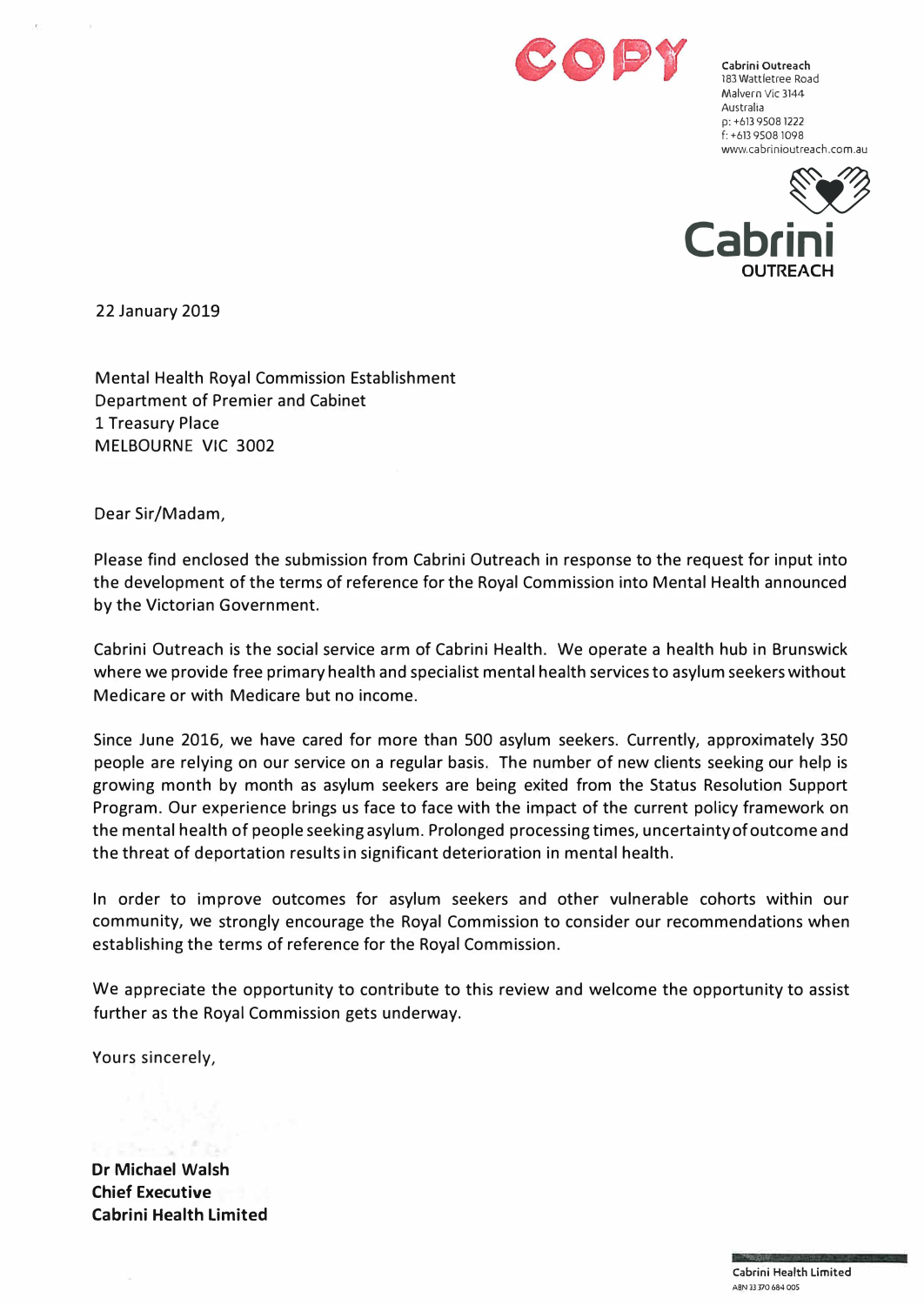

**Cabrini Outreach Submission Terms of Reference** Victorian Royal Commission into Mental Health

### **Summary of Recommendations**

In order to improve outcomes for asylum seekers and other vulnerable cohorts within our community, we strongly encourage the Royal Commission to consider:

- Focusing on funding effective early intervention and preventive models which are holistic, culturally and linguistically appropriate to identify and reduce risks in vulnerable cohorts;
- Minimising the fragmentation of mental health services, particularly acute services, to enhance access and continuity of care. This may be achieved through the creation of a centralised mental health triage service (analogous to the '000' emergency contact), referral and documentation process and enhanced collaborative models including case management support;
- Collection of data on the impact of the Federal Government policies on the economic and mental health of asylum seekers that exacerbate socio-economic disadvantage and reduce access to services. The data can be used to advocate for more effective policies which are less detrimental to health outcomes and to State and Territory health budgets (such as enabling access to essential pharmaceuticals, appropriate health services, income support and legal services);
- Provision of greater support to GPs, who are providing the bulk of community mental health support, is urgently required including greater capacity for secondary consults from specialist services within the public system, rather than through private specialists who are typically financially inaccessible to individuals who are seeking asylum and other vulnerable cohorts;
- Increased case management support, particularly for people who are too unwell to be managed by their GP alone but not deemed to be at high risk to be picked by the area mental health service, and those who are post discharge from acute care services. Some of the youth mental health models could be rolled out more broadly for children and adults at risk, such as the Headspace model;
- More effective utilisation of Medicare funded psychology sessions for individuals who meet both diagnostic criteria for conditions where there is evidence for the benefits of longer term therapy on prognosis (such as Borderline Personality Disorder, eating disorders and Post-traumatic Stress Disorder) and social vulnerability criteria. This will ensure priority access for individuals who have no capacity to fund alternative therapeutic resources.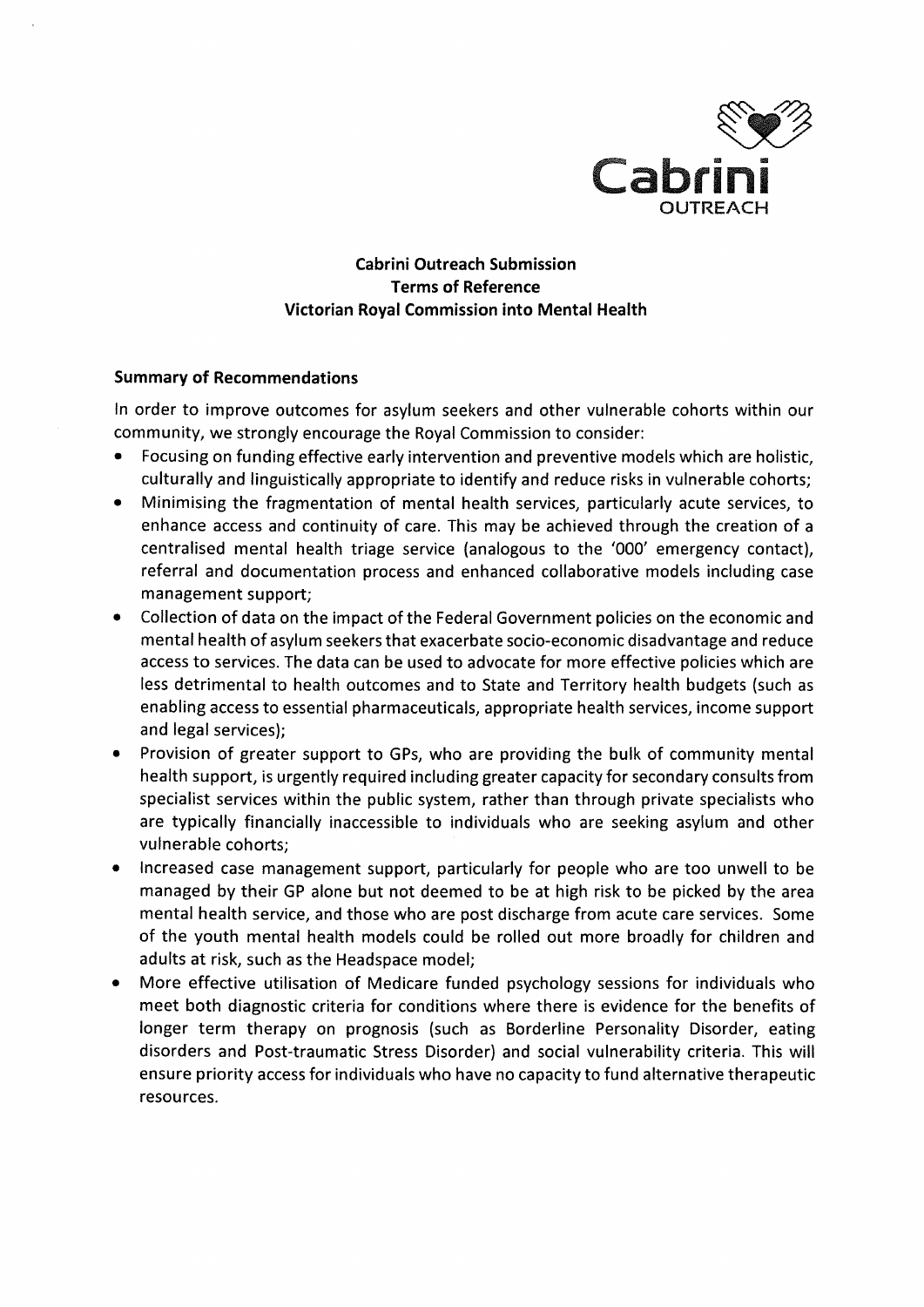## **Cabrini Outreach Submission**

### 1. Introduction

For many decades, Victoria has been providing a safe haven for asylum seekers fleeing war and persecution.

As of February 2018, Victoria is home to approximately 10 333 people seeking asylum<sup>1</sup> whilst they await outcomes on their claims for protection from the Department of Home Affairs.

Individuals and families seeking asylum typically live in uncertainty for many years whilst their protection claims are processed. In addition, many have experienced torture and trauma in their countries of origin, significant stress on their journeys to Australia and detention prior to arrival or within Australia

These factors, combined with barriers to health service access, contribute to an increased risk of complex mental and physical health diagnoses.

## 2. Cabrini Asylum Seeker Health Program

In 2016, the Cabrini Asylum Seeker and Refugee Health Hub (the Hub) opened to respond to the significant unmet needs for this vulnerable population. The Hub provides free access to primary health and specialist mental health services for people seeking asylum and newly arrived refugees with complex mental health issues. A pharmacy waiver program funds essential prescription medications for clients with little or no income. We have a core group of salaried staff who provide care to clients, however the majority of clinicians providing primary care and specialist mental health support work pro bono. This service is funded by Cabrini Outreach with the assistance of philanthropic donations and in kind support from key health service partners.

Over the last 2  $\frac{1}{2}$  years we have treated nearly 500 people affected by the prolonged uncertainty created by immigration policies of the Australian government. We have seen firsthand the vulnerability of our clients and their families, particularly in regards to poor mental health. We currently have 350 active clients.

Over the past 12 months, we have experienced a steady increase in referrals and our pharmaceutical waiver costs are increasing month on month. We believe that this trend is predominantly reflective of federal policy changes that increased the risk for this vulnerable cohort. We are responding by establishing a second pharmacy waiver program in Epping, supporting asylum seekers enrolled with a culturally appropriate GP to continue their existing therapeutic relationship.

Clients accessing the Hub typically have complex social, physical and mental health issues. The average age of our clients is 36 years. 42% are female and 17% are children. 52% have no access to Medicare, 50% have no work rights and 79% have no access to income or income support.

<sup>&</sup>lt;sup>1</sup> As of February 2018 172 in MITA or MIDC, 161 in CD 8200 on BVEs as of Dec 2017 and 1800 non maritime arrivals.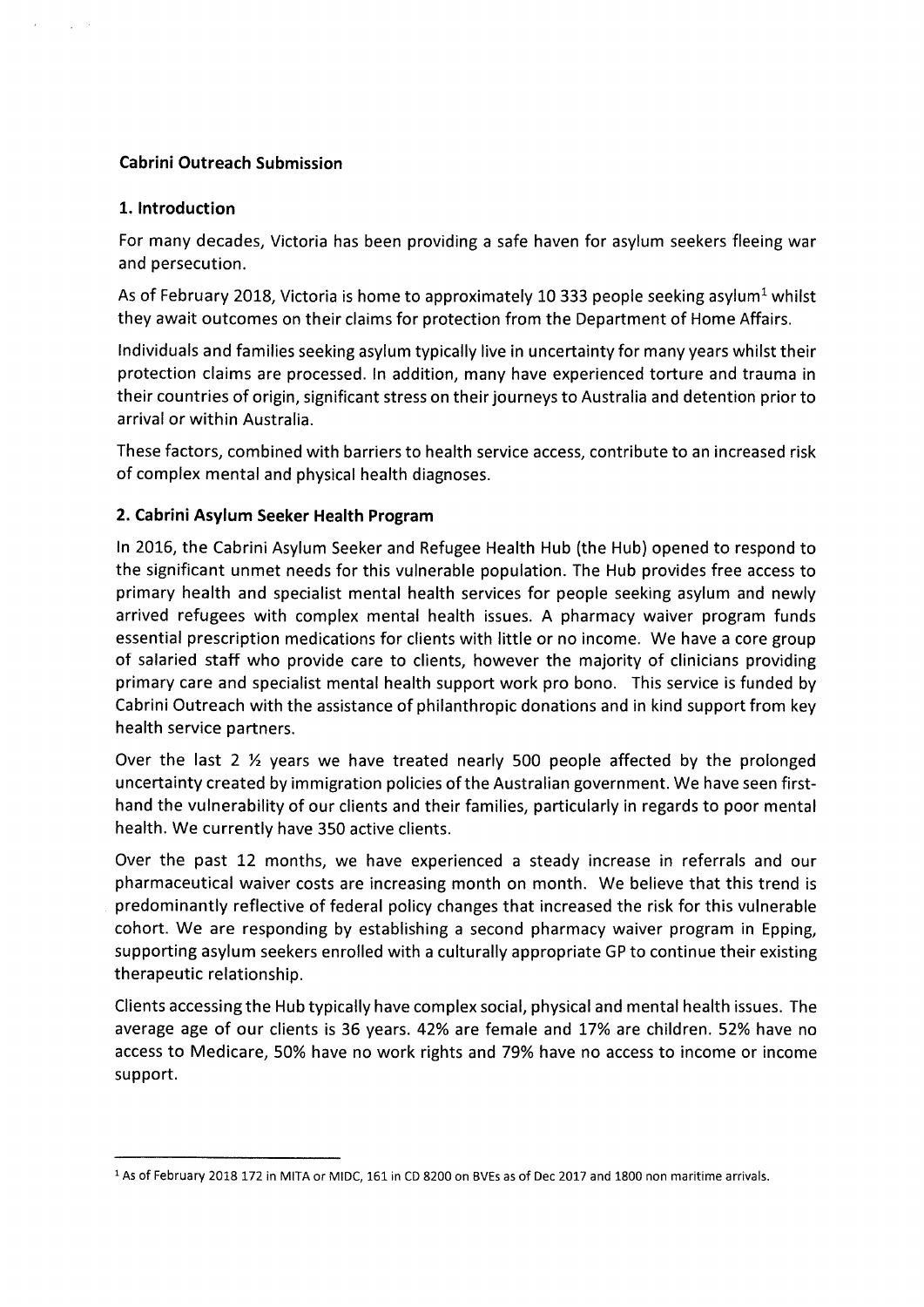Recent analysis of a cross-section of our primary care service data demonstrated:

- $\bullet$ 62% of individuals accessing care have a chronic disease diagnosis. The most common diagnoses include chronic pain (22%), latent TB (9%), Type 2 Diabetes (9%) and Hepatitis B (7%). 18% have multiple chronic diseases;
- 22% have a mental health diagnosis;

 $\sim 10^{-10}$ 

- 13% have experienced intimate partner violence;
- 57% have been waiting for their asylum application to be processed for over 5 years; and,
- 42% have experienced homelessness or are living in unstable accommodation.

A recent cross sectional clinical audit of the individuals accessing the specialist mental health service demonstrated:

- 18% were homeless or in unstable accommodation:
- 50% have experienced torture or trauma;
- 24% have expressed suicidal intent or attempted suicide; and,
- 18% were transferred from offshore detention.  $\bullet$

# 3. Key Mental Health risk factors identified in Cabrini Hub client cohort

Review of our experience has led to the identification of factors that increase the risk to mental health:

- Frequent policy changes with a lack of consistency that contributes to a sense of uncertainty and fear;
- A prolonged period of uncertainty and fear due to the lengthy decision process for a protection claim (up to 10 years);
- Indefinite and long term detention;
- Lack of work and/or Medicare access rights;  $\bullet$
- $\bullet$ Lack of access to Centrelink or other form of financial support (SRSS or NDIS) leading to difficulty accessing essential pharmaceuticals, food and accommodation;
- Lack of access to funded legal assistance with protection applications and/or assistance with appeals processes; and/or,
- The threat of deportation

These risk factors may exacerbate pre-existing risks, such as previous exposure to torture and trauma and separation from family members, and contribute to significant mental health deterioration in many of the clients that we provide care for in our service.

## 4. Parallel risk factors in other vulnerable cohorts within Victoria.

We acknowledge that there are a number of cohorts of vulnerable Victorians who require enhanced mental health support across the spectrum from prevention to early intervention including case management to acute crisis support. The clinicians working within our service recognize the specific needs and equivalent vulnerabilities and characteristics of Victorians who:

- Are of low socioeconomic status;
- Are homeless:
- Are victims of intimate partner violence;
- Identify as Aboriginal and Torres Strait Islander people;
- Have a diagnosis of borderline personality disorder;  $\bullet$
- Have dual diagnoses with substance use; and,  $\bullet$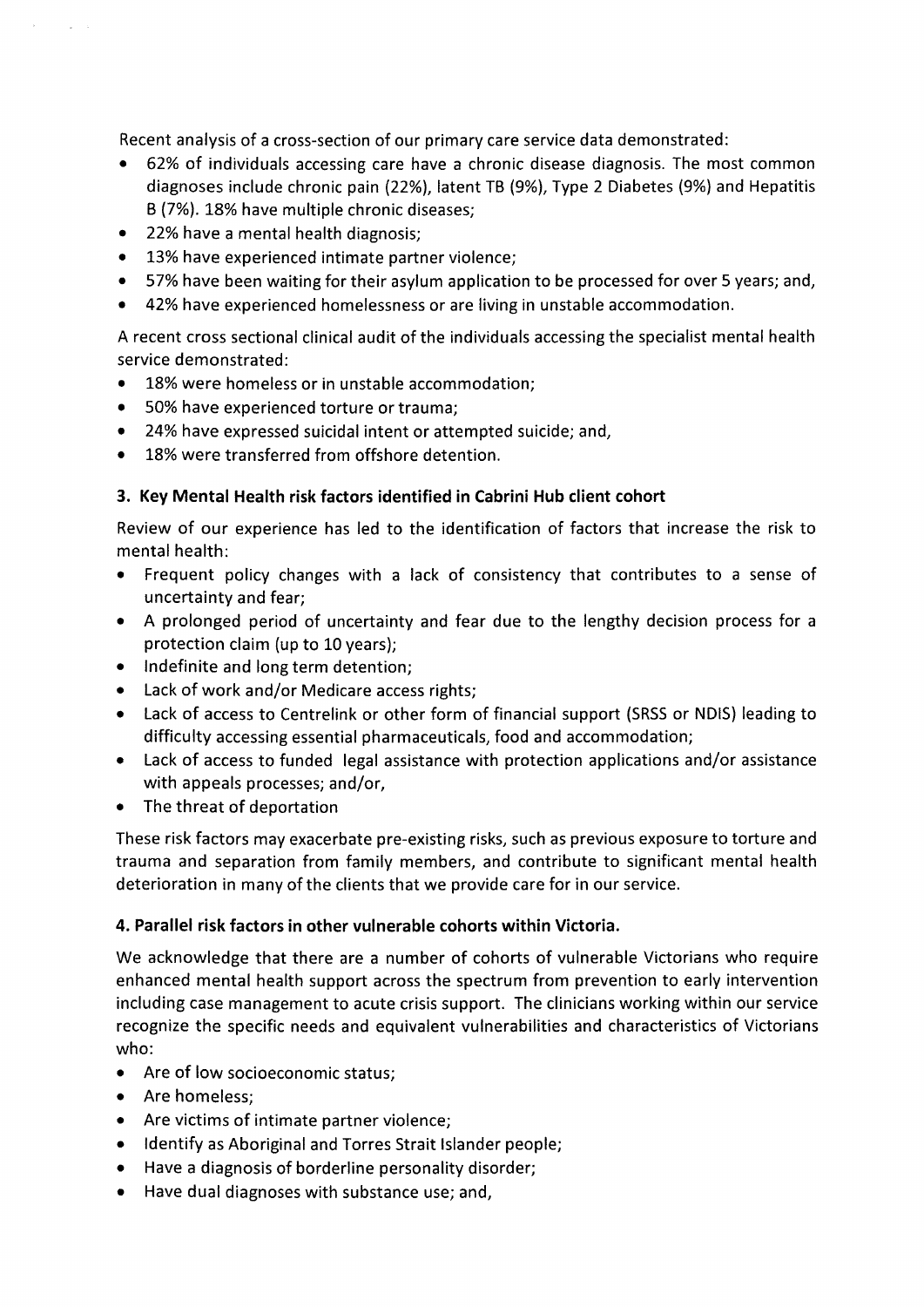### Have a CALD background.

Individuals in these cohorts share some barriers to service access and thus have similar increased risk of adverse outcomes due to mental health issues as individuals who attend our service. We believe that some of the potential remedies to these barriers may also be used to assist other vulnerable cohorts in our population.

## 5. Case study: Cabrini Asylum Seeker and Refugee Health Hub client

Tan's Story (the client name and identifying characteristics in this case study have been changed to protect her anonymity)

Tan is a 35-year-old, single mother with two daughters aged six and ten. Tan and her children arrived in Australia by plane from South East Asia in mid-2018.

Tan has severe Post-traumatic Stress Disorder (PTSD) as a consequence of experiencing prolonged and severe domestic violence and sexual violence by authority figures. She was forced to flee her country of origin due to this violence, as she feared that her life and that of her daughters was at risk and that she could not be protected if she remained.

When she first presented to the Hub, she complained of insomnia, inability to experience any positive emotions, frequent flashbacks, hyper-vigilance, a sense of helplessness and frequent thoughts of suicide. She finds it difficult to be around men and struggles to catch public transport without experiencing anxiety. She has ongoing chronic bodily pain with neuropathic pain in her legs following a severe assault in her country of origin.

On assessment she was identified to have PTSD with anxiety and depressive features and a spinal injury secondary to an assault she experienced in her country of origin. Unfortunately, she was also identified to have previously undiagnosed breast cancer and Hepatitis B. These diagnoses were all explained to Tan using an interpreter.

She was referred to the specialist mental health service to assist with her PTSD and to external services to access treatment for her breast cancer and spinal injury. Her hepatitis B will continue to be monitored through the Hub to identify when she requires intervention.

Tan is on a bridging visa whilst she waits for her protection claim to be assessed. This visa does not allow her to access Medicare. She does not have work rights or any income to provide food or meet the essential needs of her young family. She is receiving temporary rental assistance from another asylum seeker support service. She has no family or support in Australia and is unable to contact any of her family in South East Asia as she is concerned for their safety given the circumstances in which she was forced to flee.

The Cabrini Asylum Seeker and Refugee Health Hub provides Tan with access to primary health care, specialist mental health support and free medication through our pharmacy waiver program. At the Hub, Tan receives the comprehensive and holistic case management support she requires for herself and her children including advocacy to access income support from a Federal government funded program to enable her to begin her recovery process.